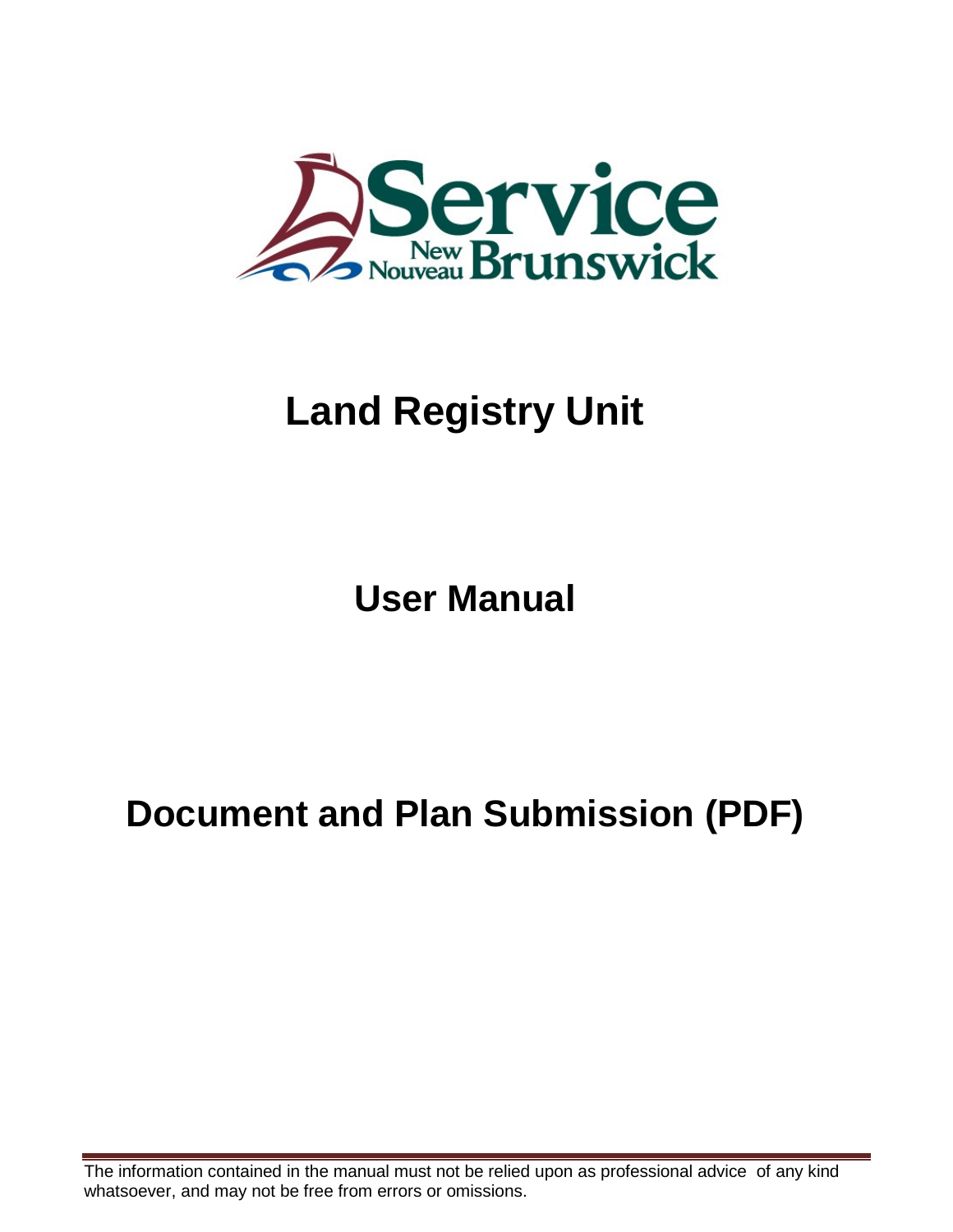## **Table of Contents**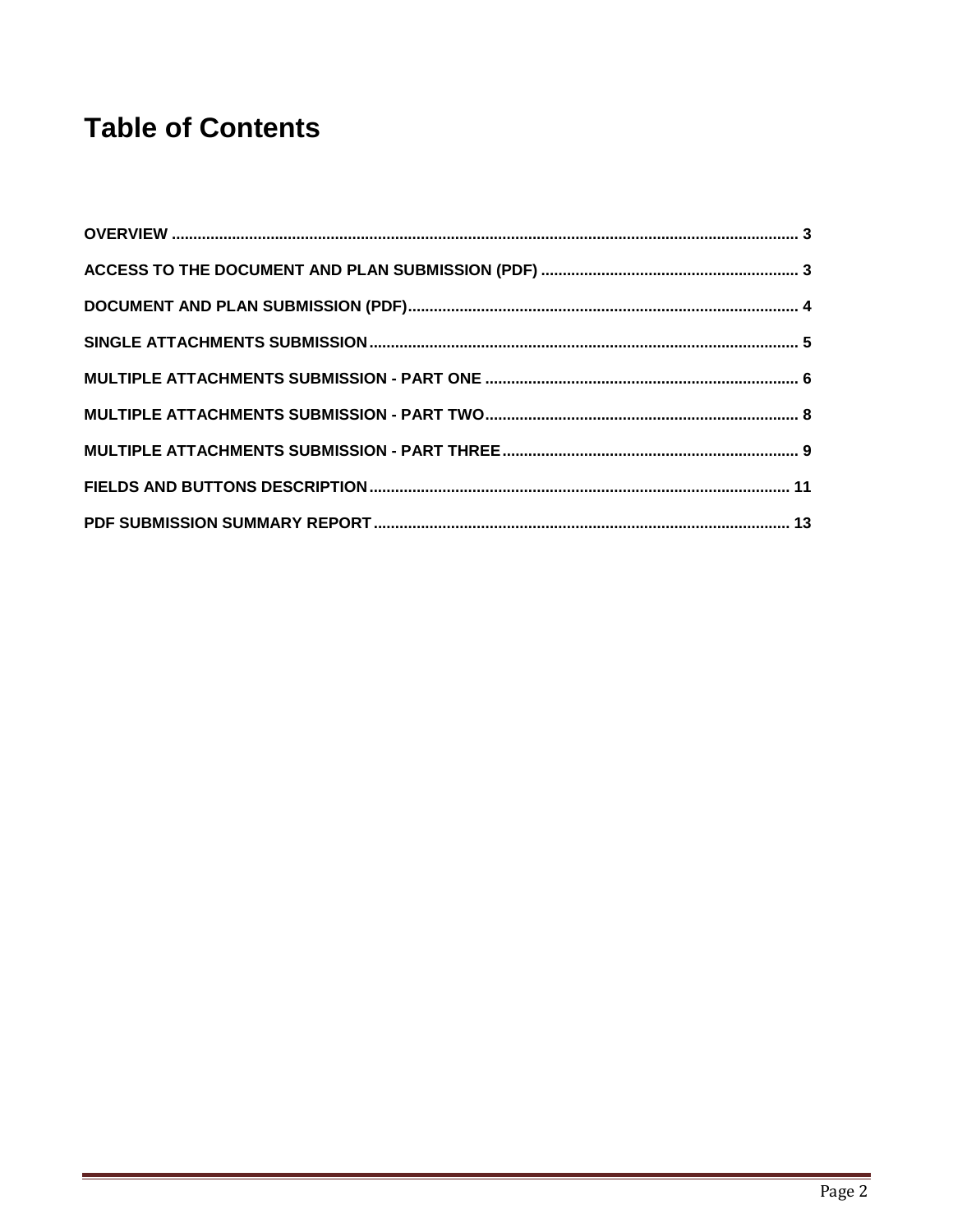### <span id="page-2-0"></span>**Overview**

The **Document and Plan Submission (PDF)** User Manual explains how to submit for registration documents and plans, in Portable Document Format (PDF), to the Provincial Land Registration Office.

## <span id="page-2-1"></span>**Access to the Document and Plan Submission (PDF)**

The **Document and Plan Submission (PDF**) module is available through the **Welcome to SNB Registry and Mapping Services** menu. The "PDF Submitter" role is required on the user's PLANET account to access the screen.



Click the link **Document and Plan Submission (PDF)** and enter the username and password in the login box. Once the user authentication is completed, the Document and plan Submission (PDF) screen opens.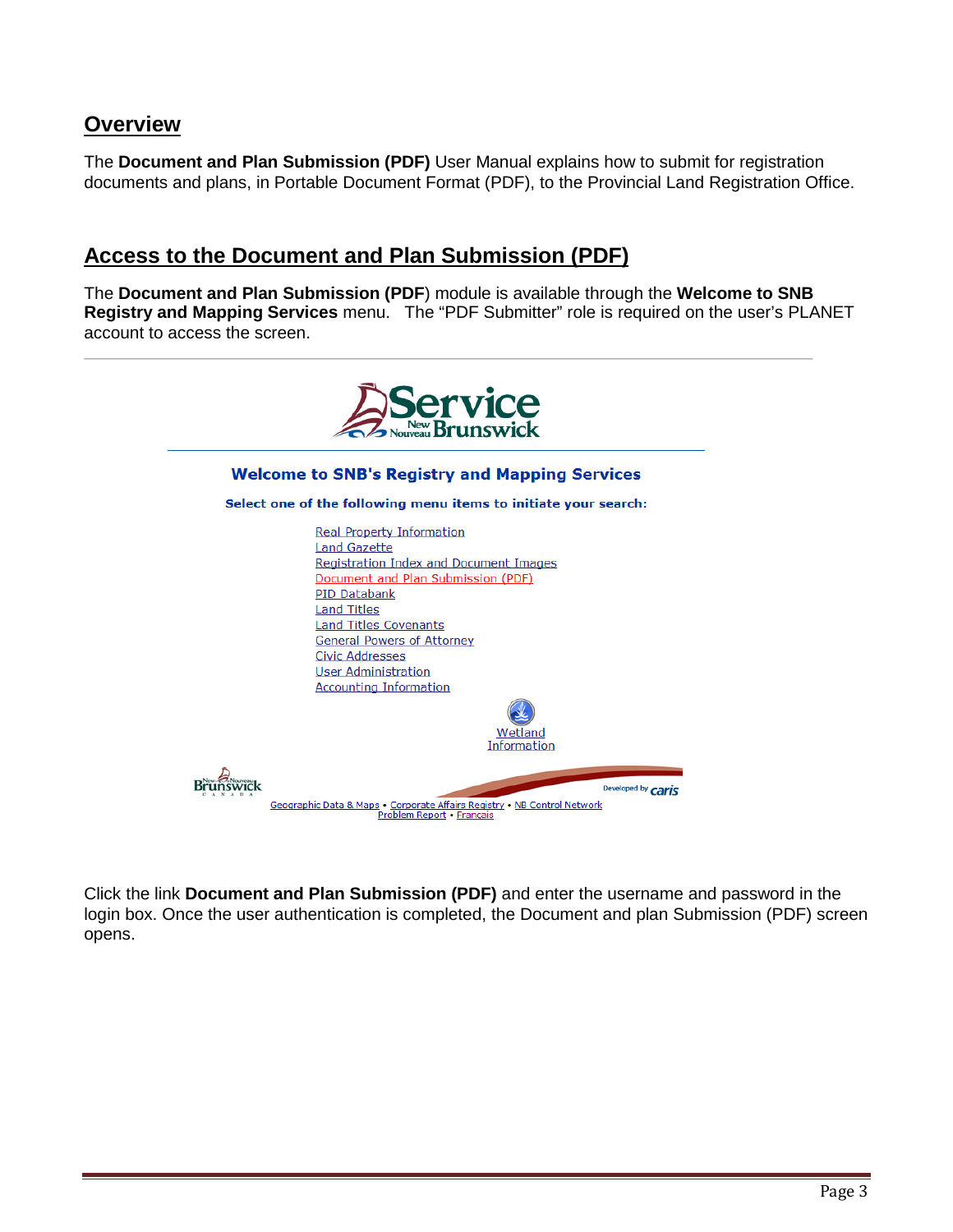## <span id="page-3-0"></span>**Document and Plan Submission (PDF)**

The screen displays the **User Information** of the logged in user. The screen provides the ability to submit for registration a Single or Multiple attachments.

In most cases, the PDF submission includes a single attachment. However, when the submission requires several attachments, click the **Multiple Documents** check box to add multiple attachments.



#### **Document and Plan Submission (PDF)**

|                    | <b>User Information</b>                                                                                                                                                          |                                                                     |                                     |              |            |
|--------------------|----------------------------------------------------------------------------------------------------------------------------------------------------------------------------------|---------------------------------------------------------------------|-------------------------------------|--------------|------------|
| <b>User Number</b> | <b>User Name</b>                                                                                                                                                                 | <b>Client Name</b>                                                  | <b>EFT-Account</b><br><b>Number</b> | <b>Email</b> | Phone      |
| 49329              | <b>PDF Testing Submitter</b>                                                                                                                                                     | <b>Quality Assurance Team</b>                                       | 950000                              | none@none    | 5064446000 |
|                    | <b>Submission Type:</b>                                                                                                                                                          | ⊻∣                                                                  |                                     |              |            |
|                    | <b>Description of Submission:</b><br><b>User Supplied Reference:</b><br>Language of Instrument:<br>County:<br><b>Multiple Documents:</b><br>П<br>Attachment:<br><b>Comments:</b> | $\overline{\mathsf{v}}$<br>$\overline{\mathsf{v}}$<br><b>Browse</b> |                                     |              |            |
|                    |                                                                                                                                                                                  |                                                                     |                                     |              |            |

 $\Box$  I certify that each attachment is an exact and complete scanned image of the entire original in my possession.

Submit Cancel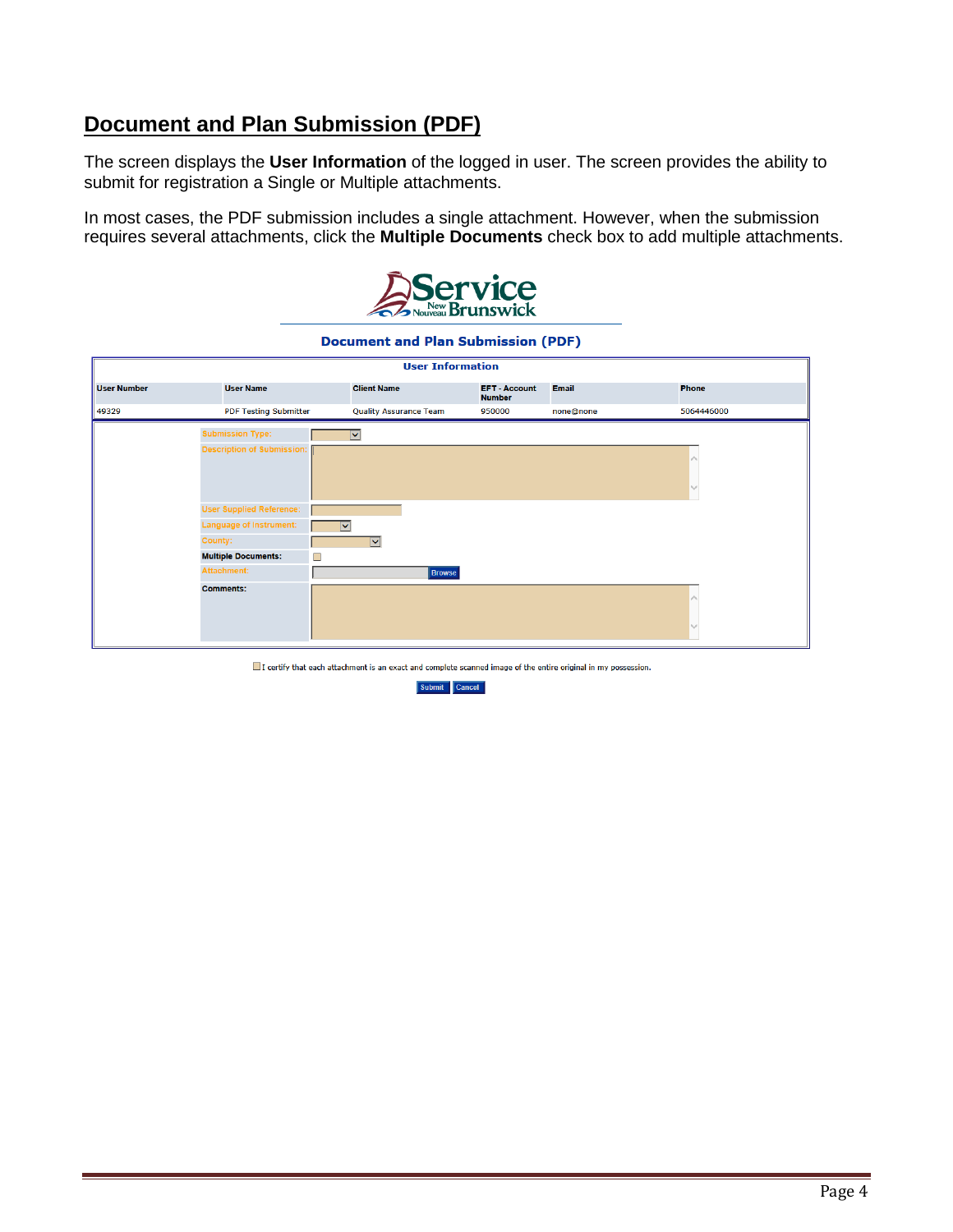## <span id="page-4-0"></span>**Single Attachments Submission**

The user must fill the mandatory fields required for the single file submission. The mandatory fields are: Submission type, Description of Submission, User Supplied Reference, Language of Instrument, County and Attachment.

|                                                                                                                 |                                   | Service                                   |                                 |           |            |
|-----------------------------------------------------------------------------------------------------------------|-----------------------------------|-------------------------------------------|---------------------------------|-----------|------------|
|                                                                                                                 |                                   | <b>Document and Plan Submission (PDF)</b> |                                 |           |            |
|                                                                                                                 |                                   | <b>User Information</b>                   |                                 |           |            |
| <b>User Number</b>                                                                                              | <b>User Name</b>                  | <b>Client Name</b>                        | <b>EFT-Account Number Email</b> |           | Phone      |
| 49329                                                                                                           | <b>PDF Testing Submitter</b>      | <b>Quality Assurance Team</b>             | 950000                          | none@none | 5064446000 |
|                                                                                                                 | <b>Submission Type:</b>           | Document V                                |                                 |           |            |
|                                                                                                                 | <b>Description of Submission:</b> | Description of submission text            |                                 |           |            |
|                                                                                                                 |                                   |                                           |                                 |           |            |
|                                                                                                                 |                                   |                                           |                                 |           |            |
|                                                                                                                 | <b>User Supplied Reference:</b>   | File 1                                    |                                 |           |            |
|                                                                                                                 | <b>Language of Instrument:</b>    | Both V                                    |                                 |           |            |
|                                                                                                                 | County:                           | Madawaska<br>ाज                           |                                 |           |            |
|                                                                                                                 | <b>Multiple Documents:</b>        | ш                                         |                                 |           |            |
|                                                                                                                 | Attachment:                       | <b>Test PDF file.pdf</b><br><b>Browse</b> |                                 |           |            |
|                                                                                                                 | <b>Comments:</b>                  | Comment text                              |                                 |           |            |
|                                                                                                                 |                                   |                                           |                                 |           |            |
|                                                                                                                 |                                   |                                           |                                 |           |            |
|                                                                                                                 |                                   |                                           |                                 |           |            |
| EI certify that each attachment is an exact and complete scanned image of the entire original in my possession. |                                   |                                           |                                 |           |            |
| Submit Cancel                                                                                                   |                                   |                                           |                                 |           |            |

Once the Submission information is completed, click the certification check box.

Click the **Submit** button ONLY ONCE to send the file to the Registration office at SNB. If a problem is found during the submission, a message displays to explain the problem. Correct any problem(s) before re-submitting. Once all the verifications are completed, the *Success!* message is displayed.

At any time, if you do not wish to complete the submission, click the **Cancel** button to return to the Menu **Welcome to SNB's Registry and Mapping Services**.

#### **Success Message - Single Attachment Submission**

The Success Message Screen displays the details of the submission as well as informing that the file is In Process at SNB.



Click the **Here** Hyperlink to return to the **Document and Plan Submission (PDF)** screen.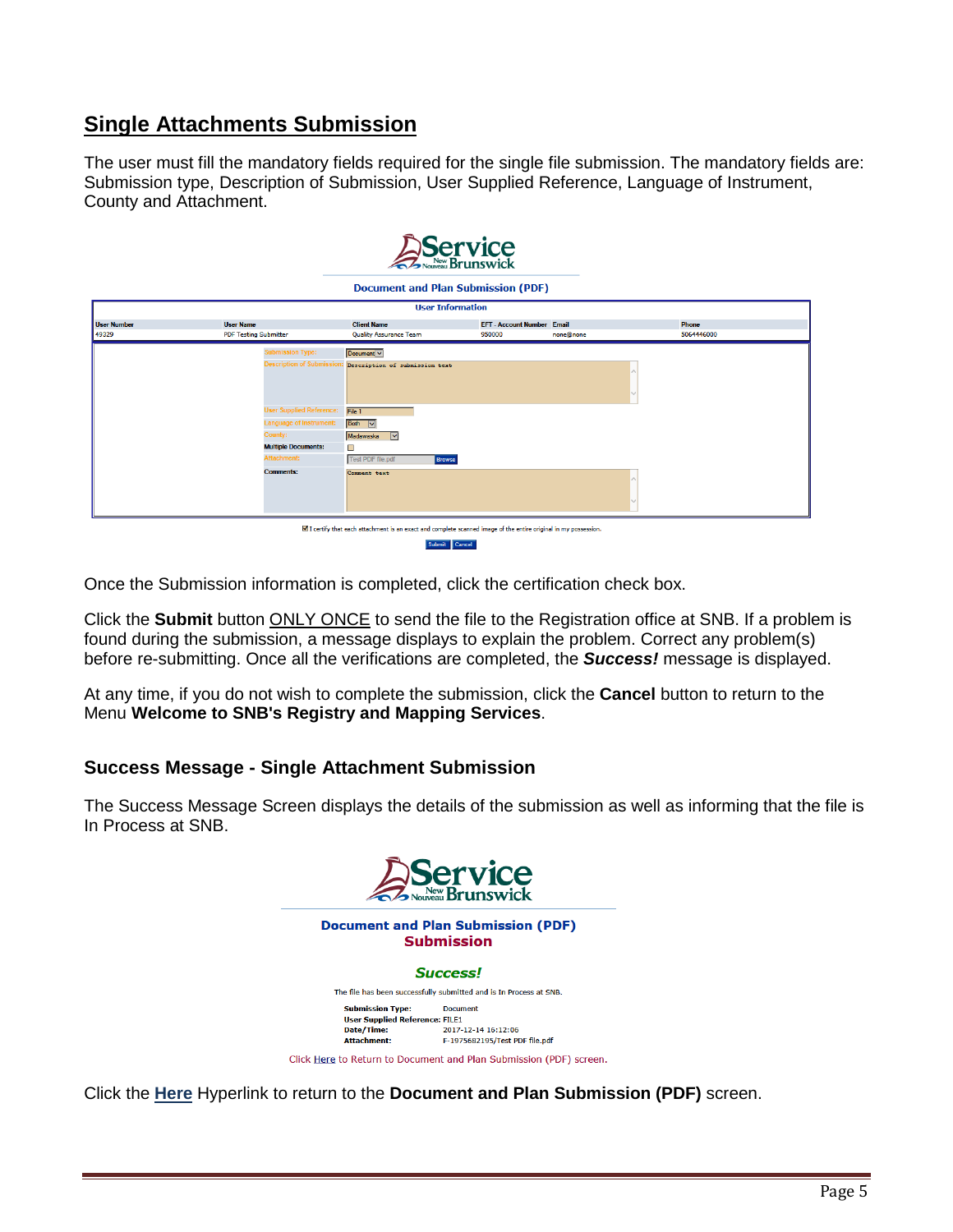## <span id="page-5-0"></span>**Multiple Attachments Submission - Part one**

The user must fill the mandatory fields required for the multiple attachments submission and click the **Multiple Documents** check box.

The mandatory fields are: Submission type, Description of Submission, User Supplied Reference, Language of Instrument, County and Attachment.

|                    |                              |                                 |                                                           | <b>Service</b>                                                                                                    |                    |            |
|--------------------|------------------------------|---------------------------------|-----------------------------------------------------------|-------------------------------------------------------------------------------------------------------------------|--------------------|------------|
|                    |                              |                                 |                                                           | <b>Document and Plan Submission (PDF)</b>                                                                         |                    |            |
|                    |                              |                                 |                                                           | <b>User Information</b>                                                                                           |                    |            |
| <b>User Number</b> | <b>User Name</b>             |                                 | <b>Client Name</b>                                        | <b>EFT-Account Number Email</b>                                                                                   |                    | Phone      |
| 49329              | <b>PDF Testing Submitter</b> |                                 | <b>Quality Assurance Team</b>                             | 950000                                                                                                            | none@none          | 5064446000 |
|                    |                              | <b>Submission Type:</b>         | Document V                                                |                                                                                                                   |                    |            |
|                    |                              |                                 | Description of Submission: Description of Submission text |                                                                                                                   |                    |            |
|                    |                              |                                 |                                                           |                                                                                                                   |                    |            |
|                    |                              |                                 |                                                           |                                                                                                                   |                    |            |
|                    |                              |                                 |                                                           |                                                                                                                   |                    |            |
|                    |                              | <b>User Supplied Reference:</b> | ASubPDF3                                                  |                                                                                                                   |                    |            |
|                    |                              | Language of Instrument:         | Both $ \nabla $                                           |                                                                                                                   |                    |            |
|                    |                              | County:                         | Madawaska<br>$\overline{\nabla}$                          |                                                                                                                   |                    |            |
|                    |                              | <b>Multiple Documents:</b>      | $\blacktriangledown$                                      |                                                                                                                   |                    |            |
|                    |                              | Attachment:                     | A-Doc PDF-1.pdf                                           | <b>Browse</b>                                                                                                     |                    |            |
|                    |                              | <b>Comments:</b>                | Comment text                                              |                                                                                                                   |                    |            |
|                    |                              |                                 |                                                           |                                                                                                                   |                    |            |
|                    |                              |                                 |                                                           |                                                                                                                   |                    |            |
|                    |                              |                                 |                                                           |                                                                                                                   |                    |            |
|                    |                              |                                 |                                                           |                                                                                                                   |                    |            |
|                    |                              |                                 |                                                           | El I certify that each attachment is an exact and complete scanned image of the entire original in my possession. |                    |            |
| Submit Cancel      |                              |                                 |                                                           |                                                                                                                   |                    |            |
|                    |                              |                                 |                                                           |                                                                                                                   |                    |            |
|                    |                              |                                 |                                                           |                                                                                                                   |                    |            |
|                    |                              |                                 |                                                           | Back . Home . Help . Problem Report                                                                               | Developed by Caris |            |

Once the submission information is completed, click the certification check box.

Click the **Submit** button ONLY ONCE to continue the multiple attachments submission.

If a problem is found during the submission, a message displays to explain the problem.

Correct any problem(s) reported before re-submitting.

Once all the verifications are completed, the multiple submission confirmation message displays to inform that the first attachment is part of the submission.

At any time, if you do not wish to complete the submission, click the **Cancel** button to return to the Menu **Welcome to SNB's Registry and Mapping Services**.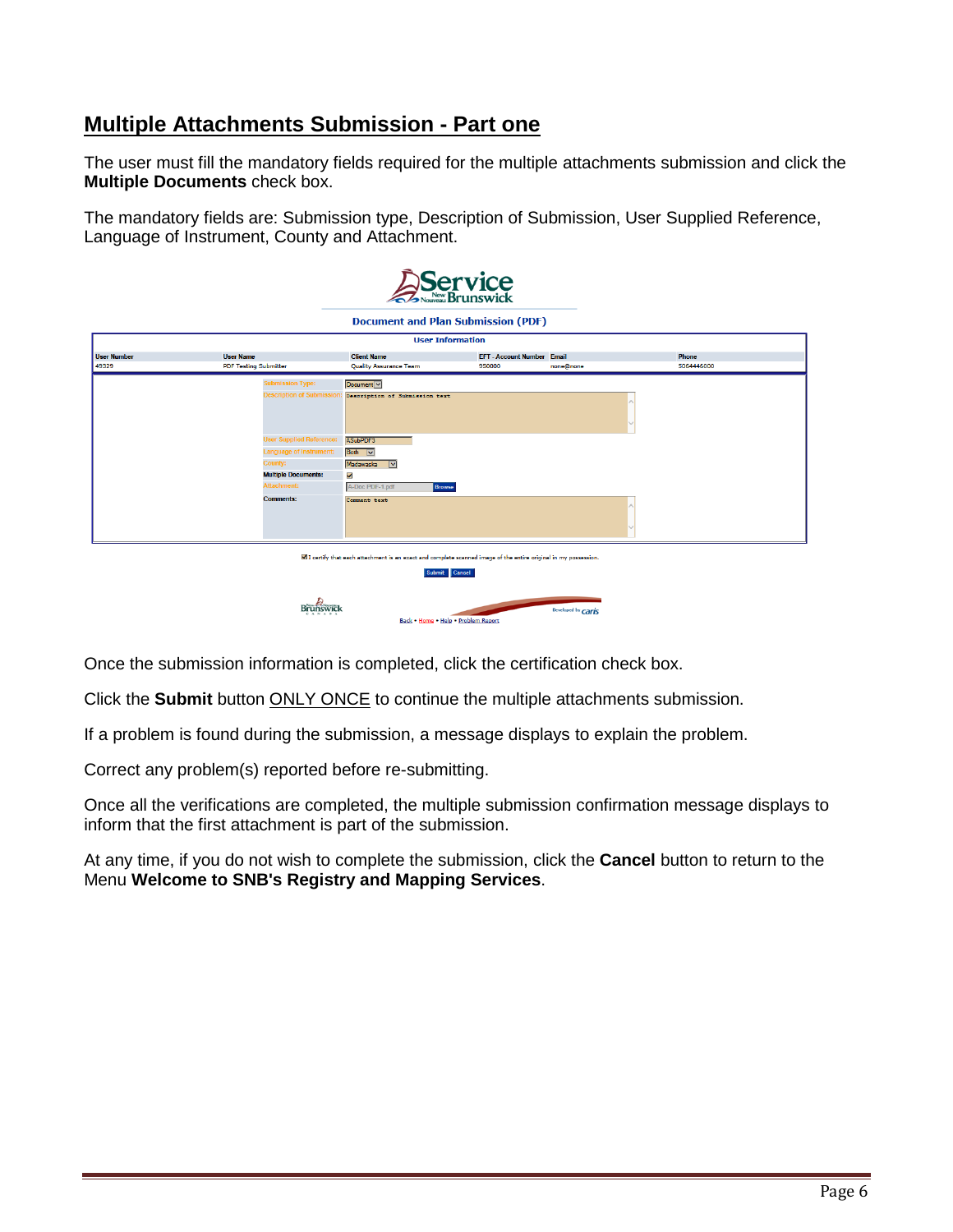#### **Confirmation Message - Multiple Attachments Submission**

The screen displays the details of the submission as well as the message informing that the file is part of the multiple documents submission.



Click the **Continue** button to return to the **Document and Plan Submission (PDF)** screen and add additional document or plan attachments.

#### **Document and Plan Submission (PDF) - Submission Information**

The Document and Plan Submission (PDF) screen displays the Submission information when the user chooses to continue on the confirmation screen.



#### **Document and Plan Submission (PDF)**

| <b>User Name</b>                  | <b>Client Name</b>            | <b>EFT-Account</b><br><b>Number</b>                                                                                                | <b>Email</b>            | Phone      |  |
|-----------------------------------|-------------------------------|------------------------------------------------------------------------------------------------------------------------------------|-------------------------|------------|--|
| <b>PDF Testing Submitter</b>      | <b>Quality Assurance Team</b> | 950000                                                                                                                             | none@none               | 5064446000 |  |
| <b>Submission Type:</b>           |                               |                                                                                                                                    |                         |            |  |
| <b>Description of Submission:</b> |                               |                                                                                                                                    |                         |            |  |
|                                   |                               |                                                                                                                                    |                         |            |  |
| <b>User Supplied Reference:</b>   |                               |                                                                                                                                    |                         |            |  |
| Language of Instrument:           |                               |                                                                                                                                    |                         |            |  |
| County:                           | $\vert \mathbf{v} \vert$      |                                                                                                                                    |                         |            |  |
|                                   |                               |                                                                                                                                    |                         |            |  |
| <b>Attachment:</b>                | <b>Browse</b>                 |                                                                                                                                    |                         |            |  |
| <b>Comments:</b>                  |                               |                                                                                                                                    |                         |            |  |
|                                   | <b>Multiple Documents:</b>    | Document <sup>V</sup><br>Description of Submission text<br>ASUBPDF3<br>Both V<br>Madawaska<br>$\blacktriangledown$<br>Comment text | <b>User Information</b> |            |  |

I certify that each attachment is an exact and complete scanned image of the entire original in my possession. Submit Cancel

Read-only fields contain the information necessary for tracking the multiple attachment submission. They cannot be updated. The fields that can be updated are available for entering information.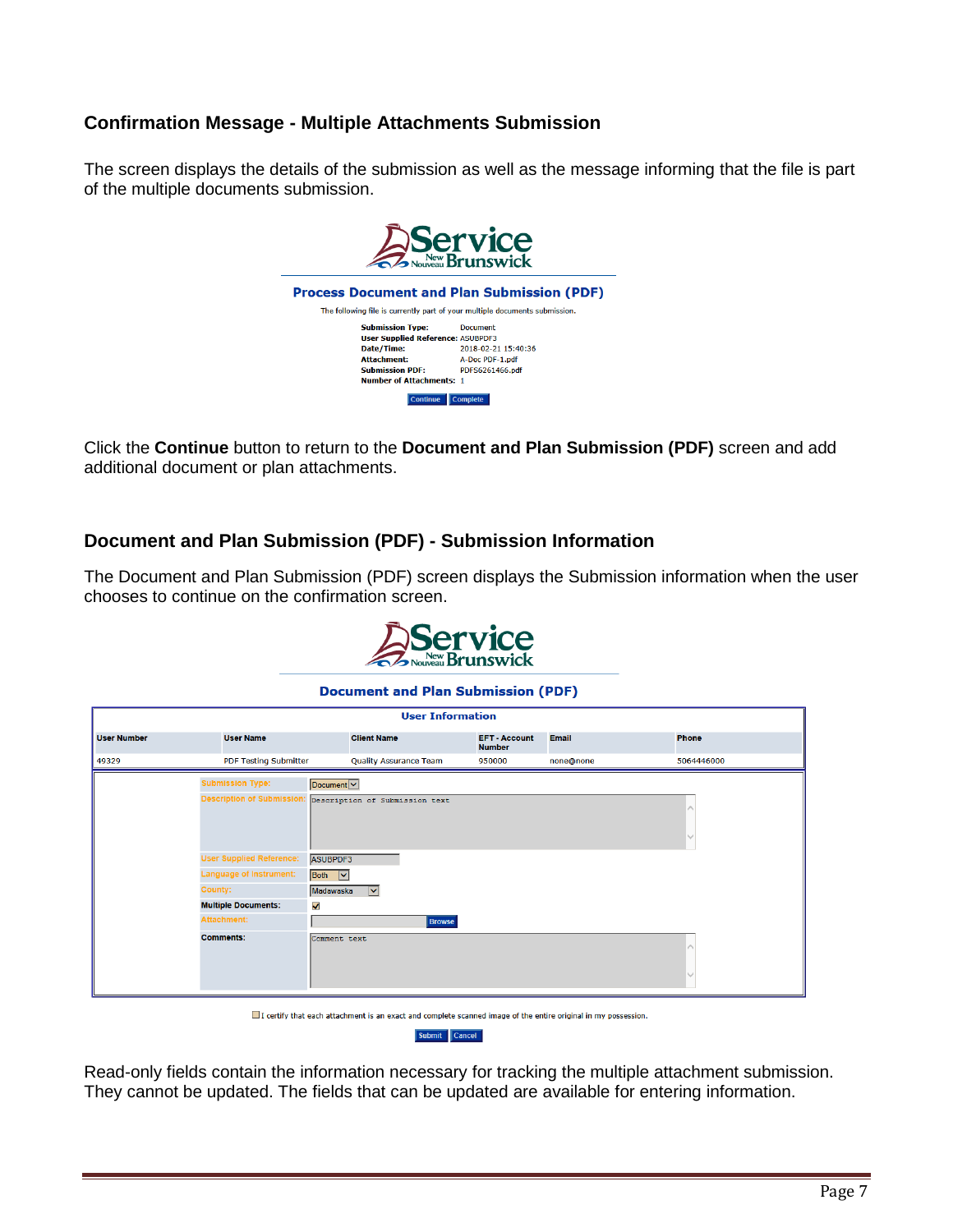## <span id="page-7-0"></span>**Multiple Attachments Submission - Part two**

The user must fill the mandatory fields required for the additional attachment to be included in the submission.



#### **Document and Plan Submission (PDF)**

|                    |                                            | <b>User Information</b>                                                                                          |                                     |              |              |
|--------------------|--------------------------------------------|------------------------------------------------------------------------------------------------------------------|-------------------------------------|--------------|--------------|
| <b>User Number</b> | <b>User Name</b>                           | <b>Client Name</b>                                                                                               | <b>EFT-Account</b><br><b>Number</b> | <b>Email</b> | <b>Phone</b> |
| 49329              | <b>PDF Testing Submitter</b>               | <b>Quality Assurance Team</b>                                                                                    | 950000                              | none@none    | 5064446000   |
|                    | <b>Submission Type:</b>                    | Document V                                                                                                       |                                     |              |              |
|                    | <b>Description of Submission:</b>          | Description of Submission text                                                                                   |                                     |              |              |
|                    |                                            |                                                                                                                  |                                     |              |              |
|                    |                                            |                                                                                                                  |                                     |              |              |
|                    | <b>User Supplied Reference:</b>            | ASUBPDF3                                                                                                         |                                     |              |              |
|                    | Language of Instrument:                    | French V                                                                                                         |                                     |              |              |
|                    | County:                                    | Madawaska<br>$\overline{\mathsf{v}}$                                                                             |                                     |              |              |
|                    | <b>Multiple Documents:</b><br>$\checkmark$ |                                                                                                                  |                                     |              |              |
|                    | Attachment:                                | A-Doc PDF-2.pdf<br><b>Browse</b>                                                                                 |                                     |              |              |
|                    | <b>Comments:</b>                           | Comment text                                                                                                     |                                     |              |              |
|                    |                                            |                                                                                                                  |                                     |              |              |
|                    |                                            |                                                                                                                  |                                     |              | $\checkmark$ |
|                    |                                            |                                                                                                                  |                                     |              |              |
|                    |                                            | ⊠ I certify that each attachment is an exact and complete scanned image of the entire original in my possession. |                                     |              |              |

Submit Cancel

Enter the information required, then click the **Browse** button and add the additional attachment to be included in the submission.

Click the certification check box, and then click the **Submit** button ONLY ONCE to carry on with the multiple documents submission.

If a problem is found during the submission, a message will be displayed to explain the problem. Correct any problem(s) reported before re-submitting.

Once all the verifications are completed, the multiple submission confirmation message displays to inform that the second attachment is part of the submission.

Repeat these steps until all the attachments are grouped for the final submission.

At any time, if you do not wish to complete the submission, click the **Cancel** button to return to the Menu Welcome to SNB's Registry and Mapping Services.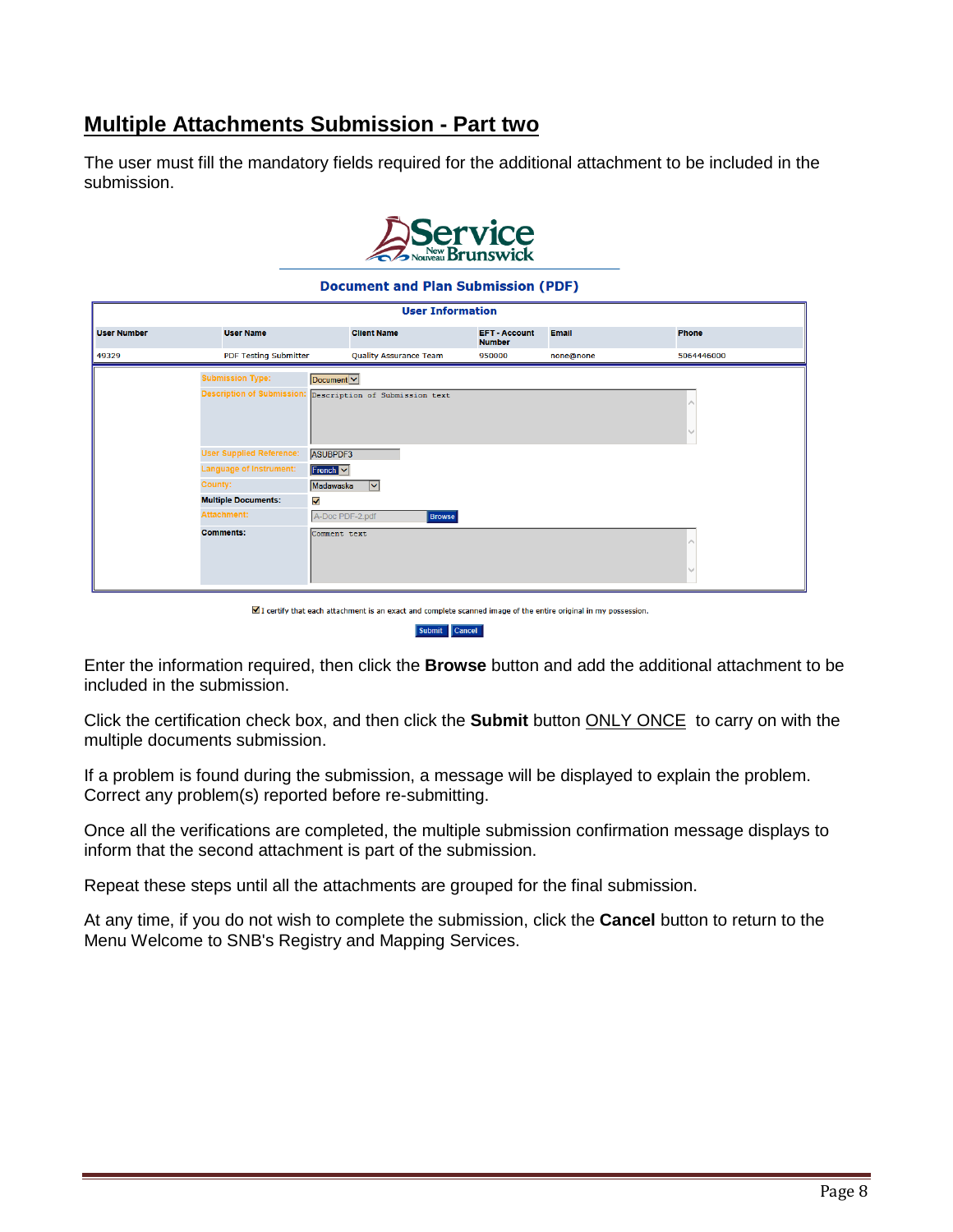#### **Confirmation Message - Multiple Attachments Submission**

The screen displays the details of the submission as well as the message informing that the file is part of the multiple documents submission.



Click the **Continue** button to return to the **Document and Plan Submission (PDF)** screen and add additional document or plan attachments.

### <span id="page-8-0"></span>**Multiple Attachments Submission - Part three**

The user must fill the mandatory fields required for the additional attachment to be included in the submission.



#### **Document and Plan Submission (PDF)**

|                    | <b>User Information</b>                                                                             |                                                                              |                                     |              |            |  |
|--------------------|-----------------------------------------------------------------------------------------------------|------------------------------------------------------------------------------|-------------------------------------|--------------|------------|--|
| <b>User Number</b> | <b>User Name</b>                                                                                    | <b>Client Name</b>                                                           | <b>EFT-Account</b><br><b>Number</b> | <b>Email</b> | Phone      |  |
| 49329              | <b>PDF Testing Submitter</b>                                                                        | <b>Quality Assurance Team</b>                                                | 950000                              | none@none    | 5064446000 |  |
|                    | <b>Submission Type:</b><br><b>Description of Submission:</b>                                        | Plan<br>$\overline{\mathsf{v}}$<br>Description of Submission text            |                                     |              |            |  |
|                    | <b>User Supplied Reference:</b><br>Language of Instrument:<br>County:<br><b>Multiple Documents:</b> | ASUBPDF3<br>English V<br>Madawaska<br>$ \mathsf{v} $<br>$\blacktriangledown$ |                                     |              |            |  |
|                    | Attachment:<br><b>Comments:</b>                                                                     | A-Plan PDF-1.pdf<br><b>Browse</b><br>Comment text                            |                                     |              |            |  |

I certify that each attachment is an exact and complete scanned image of the entire original in my possession.

Submit Cancel

As in the previous step, enter the information required, then click the **Browse** button and add the additional attachment to be included in the submission. Click the certification check box, and then click the **Submit** button. Once all the verifications are completed, the multiple submission confirmation message displays to inform that the third attachment is part of the submission.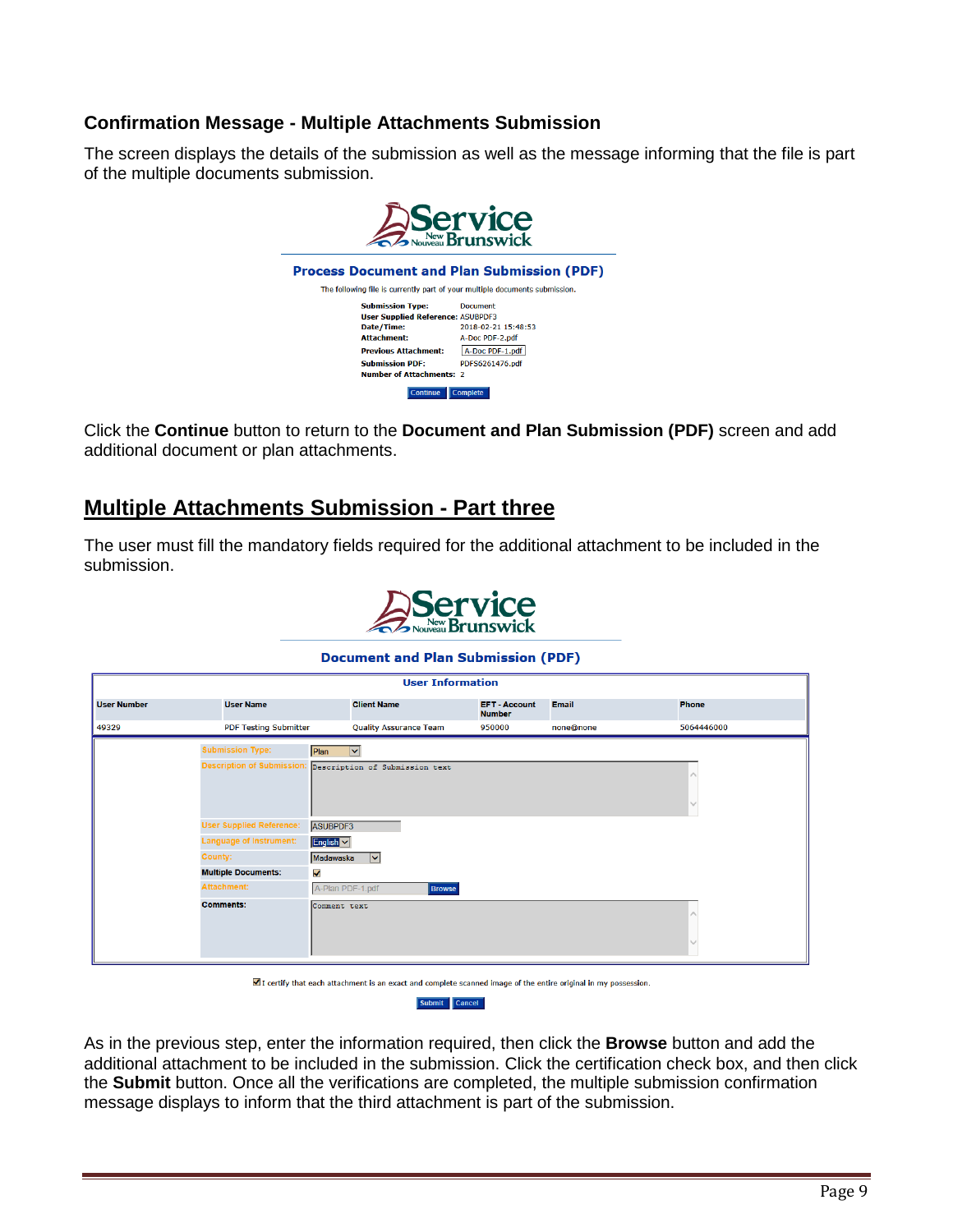#### **Confirmation Message - Multiple Attachments Submission**

The screen displays the details of the submission as well as the message informing that the file is part of the multiple documents submission.



Click the **Complete** button after all the attachments are grouped for the final submission.

The last success message will open once all attachment verifications are completed.

#### **Success Message - Multiple Attachments Submission**

The *Success!* screen displays the submission details, as well as the message informing the files are **In Process at SNB**.



Click the **Here** Hyperlink to return to the **Document and Plan Submission (PDF)** screen.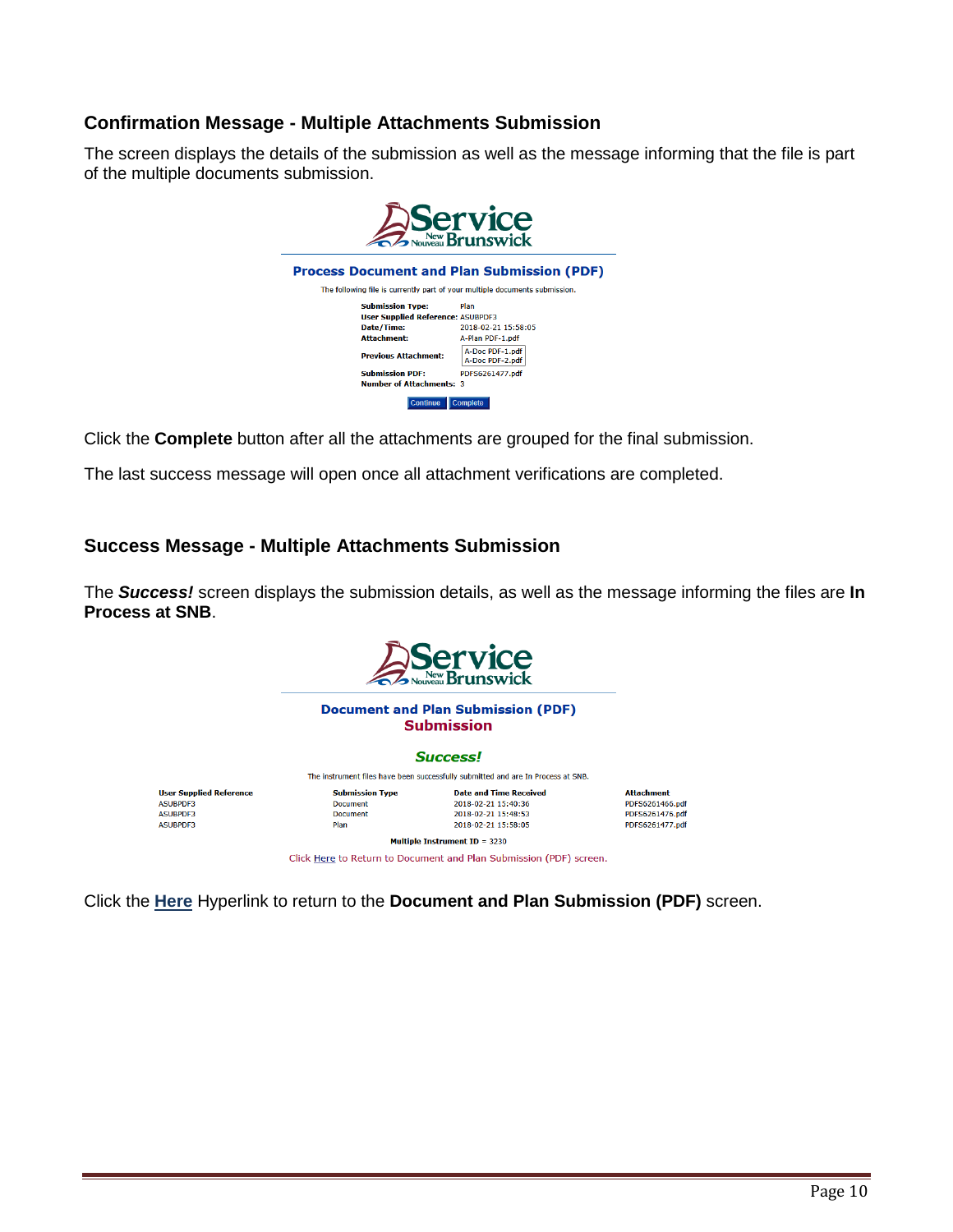## <span id="page-10-0"></span>**Fields and Buttons description**

#### **Submission type**:

The pick list allows the selection of the value that defines the attachment.

#### **Description of Submission**:

The field allows up to 3000 characters. The field is mandatory. The description should include the Submitter's specific instructions such as, in which Registration System to register the instrument(s), Registry or Land Titles, or both, as well as exemption requests, etc. The description of submission does not replace a Certificate of Legal Effect.

#### **User Supplied Reference**:

The field is mandatory and is used to enter the Submitter's file name or number. The field is limited to 21 alphanumerical characters and does not accept spaces.

#### **Language of Instrument**:

The pick list allows the selection the language of the attachment.

#### **County:**

The field is mandatory. The field accepts a single entry. The value selected is for information purpose and indicates the Registrant user's choice of Registration County for the instrument(s). Should there be multiple counties involved in the submission in progress, it indicates the choice of the primary registration county.

#### **Multiple Documents**:

The check box must be checked when multiple attachments are to be included in the submission.

#### **Attachment:**

The field is mandatory. When the **Browse** button is clicked, the **Choose File to upload** screen opens and enables selecting a file from the user's Personal Computer (PC). The file selected must follow these rules:

- The file must be in PDF format.
- The file must be less than 10 megabytes in size and greater than 0 bytes (i.e. not empty).
- The data must consist of scanned images in PDF format only, text blocks are not allowed.
- The image data must be in Black and White.
- The image resolution must be at least 400 DPI (dots per inch) for documents and 600 DPI for plans.
- The file will be scanned and must pass the virus protection checks.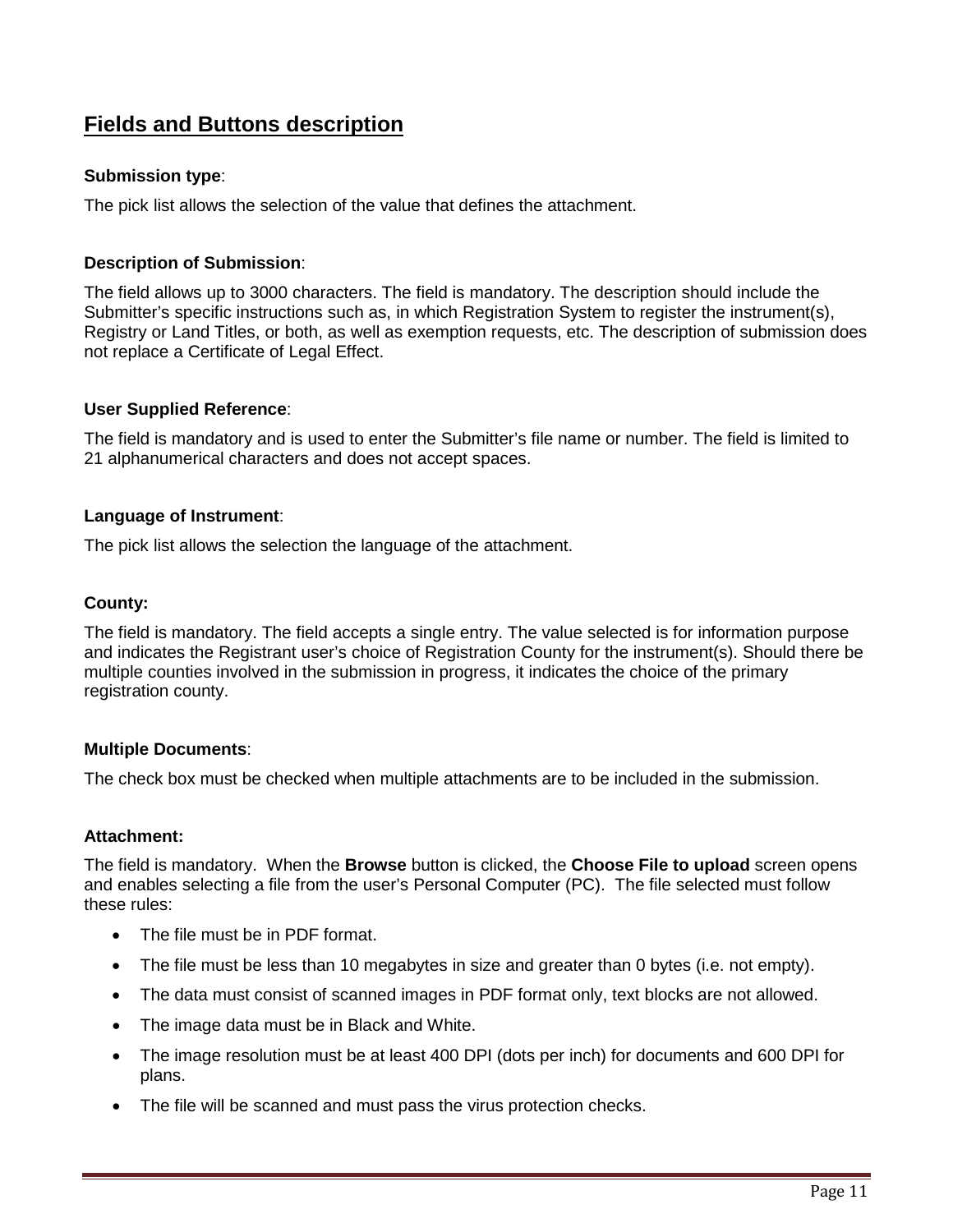#### **Comments:**

The field is available to enter additional comments for the Registration Office. It allows up to 4000 characters.

#### **Certification check box**:

The check box is mandatory and confirms the file is ready for the submission.

#### **Submit:**

The button is used to transmit the file to the Registration Office. The success message will display the details of the submission, once the file submission is completed.

#### **Cancel:**

The button redirects the user to the Menu Welcome to SNB's Registry and Mapping Services.

#### **Continue:**

The button is available on the multiple submission confirmation screen. The button redirects the user to the submission screen.

#### **Complete:**

The button is available on the multiple submission confirmation screen. The button is used to transmit the file to the Registration Office. The success message will display the details of the submission, once the file submission is completed.